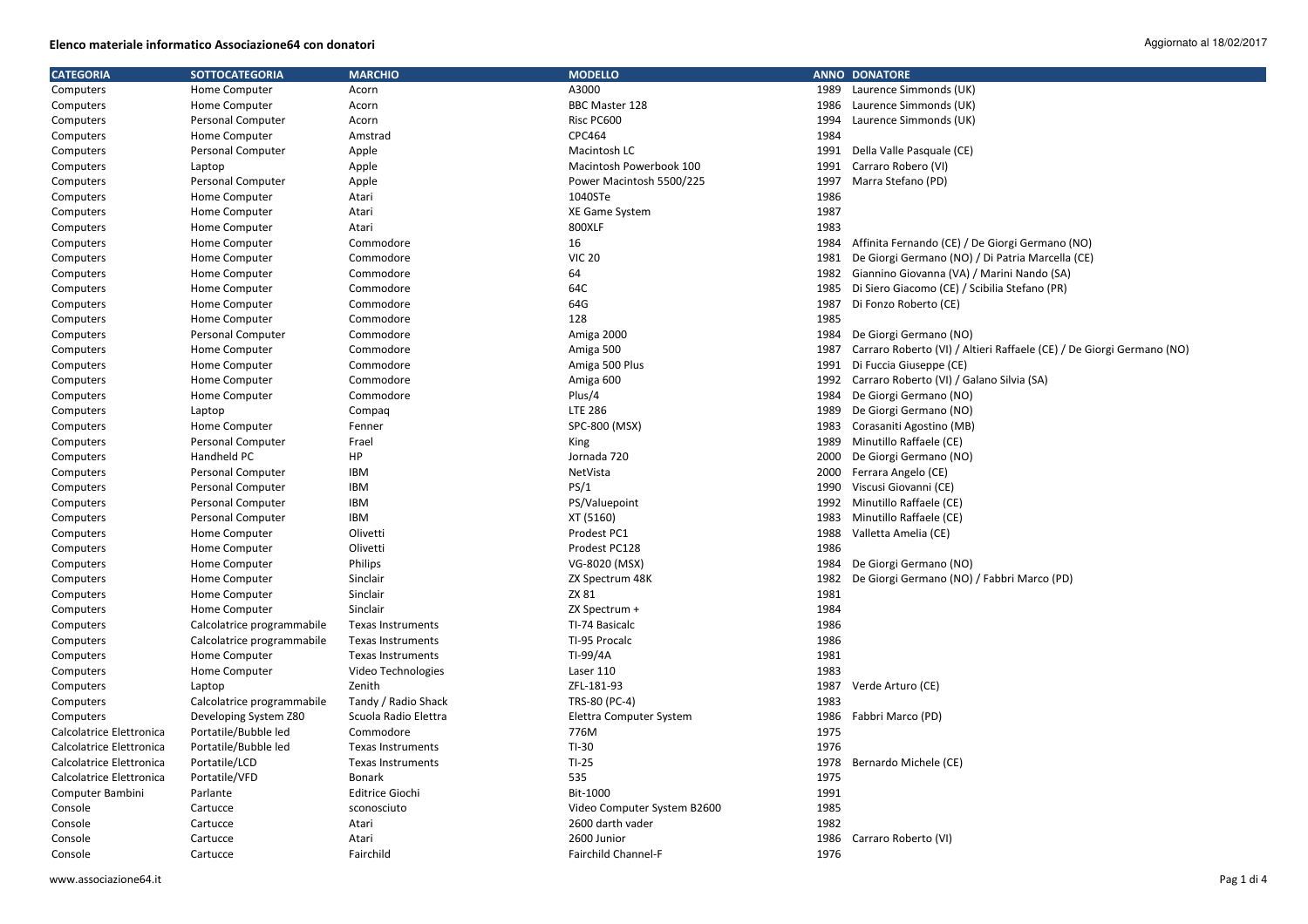| <b>CATEGORIA</b>  | <b>SOTTOCATEGORIA</b> | <b>MARCHIO</b>                          | <b>MODELLO</b>                      |      | <b>ANNO DONATORE</b>                                                            |
|-------------------|-----------------------|-----------------------------------------|-------------------------------------|------|---------------------------------------------------------------------------------|
| Console           | Pong-Like             | Inno-Hit                                | Sportron GT10C                      | 1978 |                                                                                 |
| Console           | Pong-Like             | Inno-Hit                                | Sportron GT4N                       | 1978 |                                                                                 |
| Console           | Cartucce              | Mattel                                  | Intellivision                       | 1979 | Carraro Roberto (VI)                                                            |
| Console           | Plug'n Play           | NAMCO / JAKKS Pacific                   | Ms. Pac-Man                         | 2004 |                                                                                 |
| Console           | Plug'n Play           | NAMCO / JAKKS Pacific                   | Pac-Man                             | 2003 |                                                                                 |
| Console           | Cartucce              | Nintendo                                | 64                                  | 1996 |                                                                                 |
| Console           | Portatile             | Nintendo                                | Gameboy                             | 1988 | Affinita Fernando (CE)                                                          |
| Console           | Portatile             | Nintendo                                | <b>Gameboy Pocket</b>               | 1996 | Ucci Davide Pasquale (CE)                                                       |
| Console           | Portatile             | Nintendo                                | Gameboy Advance                     | 2000 | Fabozzi Francesco (CE) / Ucci Davide Pasquale (CE)                              |
| Console           | Portatile             | Nintendo                                | Gameboy Advance SP                  | 2003 |                                                                                 |
| Console           | Portatile             | Nintendo                                | <b>Gameboy Color</b>                | 1998 | Dello Stritto Daniele (TO) / Parolisi Vincenzo (CE) / Ucci Davide Pasquale (CE) |
| Console           | Disco ottico          | Nintendo                                | Gamecube                            | 2001 |                                                                                 |
| Console           | Cartucce              | Nintendo                                | Nintendo Entertainment System       | 1985 | Di Fonzo Giuseppe (CE) / Pasquariello Francesco (CE)                            |
| Console           | Cartucce              | Nintendo                                | Super Nintendo Entertainment System | 1992 | Carraro Roberto (VI) / Iannece Giulio (SA)                                      |
| Console           | Pong-Like             | Otron                                   | Gamatic 7706                        | 1978 |                                                                                 |
| Console           | Cartucce              | SEGA                                    | <b>Master System</b>                | 1987 |                                                                                 |
| Console           | Cartucce              | <b>SEGA</b>                             | Master System II                    | 1990 |                                                                                 |
| Console           | Cartucce              | <b>SEGA</b>                             | Mega Drive (Genesis)                | 1990 | Norelli Giovanni (CE)                                                           |
| Console           | Cartucce              | SEGA                                    | Mega Drive II                       | 1991 |                                                                                 |
| Console           | Disco ottico          | SEGA                                    | Saturn                              | 1994 | Avecone Adriano (SA)                                                            |
| Console           | Disco ottico          | <b>SEGA</b>                             | Dreamcast                           | 1999 |                                                                                 |
| Console           | Disco ottico          | Sony                                    | PlayStation                         | 1995 | Minutillo Giuseppe (CE) / Davide Pasquale Ucci (CE)                             |
| Console           | Disco ottico          | Sony                                    | PlayStation 2 (slim)                | 2000 | Formisano Angelo (NA)                                                           |
| Console           | Disco ottico          | Sony                                    | PSOne                               | 2000 | Giaguinto Luigi (VA) / Perrone Domenico (CE)                                    |
| Console           | Pong-Like             | TelePartner                             |                                     | 1978 |                                                                                 |
| Console           | Cartucce              | Yone Yuan Telephonic Enterprise Co.Ltd. | TV Game 2600                        | 1987 | De Crescenzo Martino (CE)                                                       |
| Console           | Pong-Like             | Zanussi                                 | Ping-O-Tronic                       | 1974 |                                                                                 |
| Console           | Pong-Like             | Zanussi                                 | Play-O-Tronic                       | 1977 |                                                                                 |
| Console           | Pong-Like             | Tenko                                   | TV Game                             | 1978 | Fedele Daniela (CE)                                                             |
| Console           | Cartucce              | Philips                                 | Videopac G7000                      | 1978 |                                                                                 |
| Monitor           | CRT Fosfori verdi     | Amstrad                                 | GT65                                | 1984 |                                                                                 |
| Monitor           | CRT B/N               | Apple                                   | M1050                               | 1991 | Della Valle Pasquale (CE)                                                       |
| Monitor           | CRT B/N               | Atari                                   | SM144                               | 1985 |                                                                                 |
| Monitor           | CRT colori            | Commodore                               | 1081                                | 1986 |                                                                                 |
| Monitor           | CRT colori            | Commodore                               | 1084S-P                             |      | 1988 De Giorgi Germano (NO)                                                     |
| Monitor           | CRT Fosfori verdi     | Fenner                                  | (x commodore 64)                    |      | Giannino Giovanna (VA)                                                          |
| Monitor           | CRT colori            | <b>IBM</b>                              | 93F0502                             | 1992 | Viscusi Giovanni (CE)                                                           |
| Monitor           | CRT colori            | Micro Vitec CUB                         | 1431MS                              |      | 1990 Laurence Simmonds (UK)                                                     |
| Monitor           | CRT colori VGA        | Philips                                 | 14C                                 |      |                                                                                 |
| Monitor           | CRT colori            | Philips                                 | CM8833                              |      | Laurence Simmonds (UK)                                                          |
| Monitor           | CRT Fosfori verdi     | Sanyo                                   | <b>DM8112CX</b>                     |      | Laurence Simmonds (UK)                                                          |
| Monitor           | CRT Fosfori verdi     | Apple                                   | G091H                               |      | 1985 Scibilia Stefano (PR)                                                      |
| Periferica Gaming | Joystick              | Kempston                                | <b>Competition Pro</b>              |      | Avecone Adriano (SA)                                                            |
| Periferica Gaming | Joypad                | sconosciuto                             | Gamepad compatibile per PS1         |      | Giaquinto Luigi (VA)                                                            |
| Periferica Gaming | Joypad                | sconosciuto                             | Gamepad compatibile per SNES        |      |                                                                                 |
| Periferica Gaming | Joystick              | Atari                                   | incluso in Atari 2600               |      |                                                                                 |
| Periferica Gaming | Joystick              | Atari                                   | incluso in Atari XEGS               |      |                                                                                 |
| Periferica Gaming | Pistola ottica        | Atari                                   | XE System                           |      |                                                                                 |
| Periferica Gaming | Joystick              | Commodore                               | $C-1342$                            |      | Di Fuccia Giuseppe (CE)                                                         |
| Periferica Gaming | Paddles               | Commodore                               | Paddles (mod. Commodore64)          |      |                                                                                 |
| Periferica Gaming | Paddles               | Commodore                               | Paddles (mod. VIC20)                |      |                                                                                 |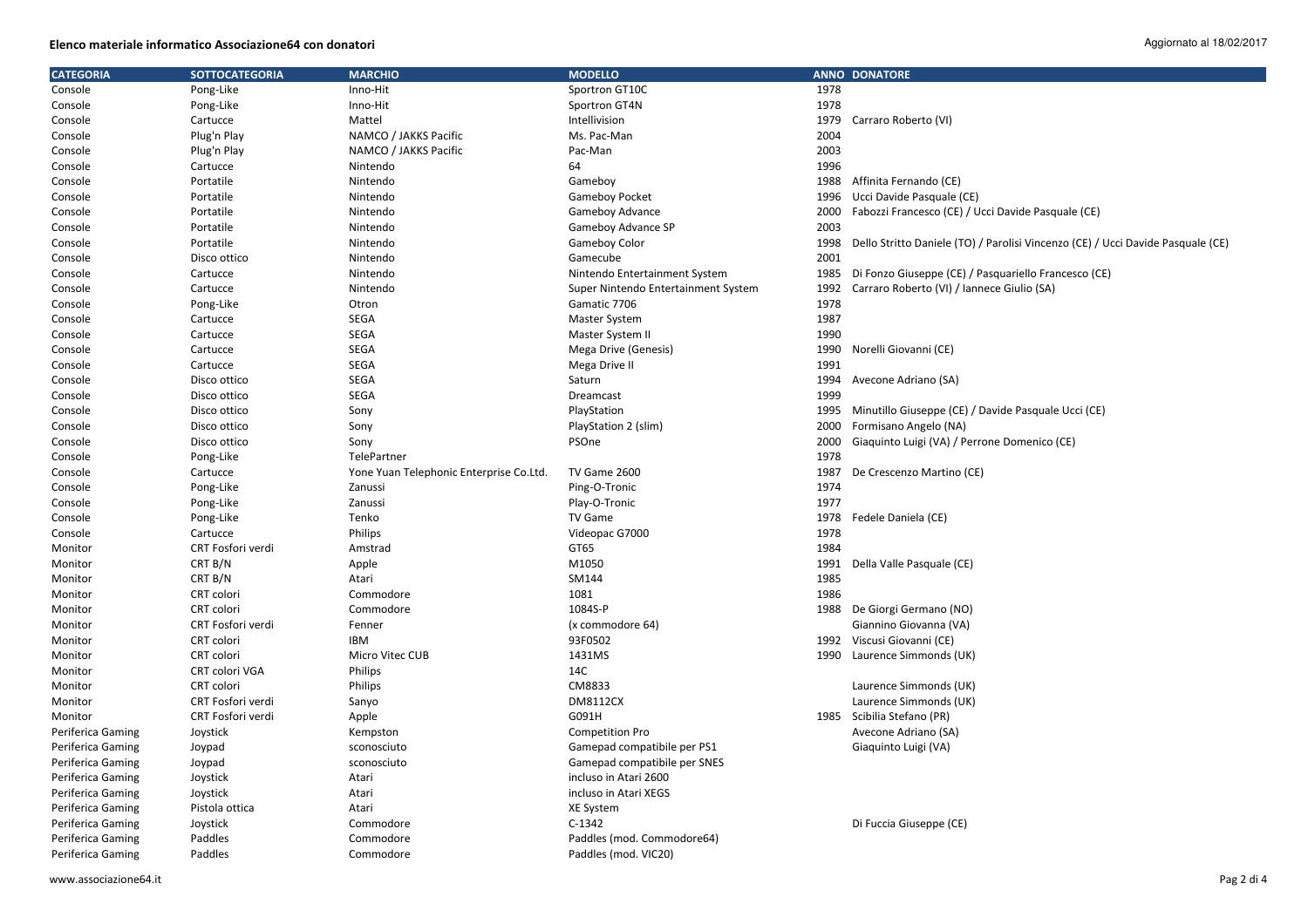| <b>CATEGORIA</b>         | <b>SOTTOCATEGORIA</b>   | <b>MARCHIO</b>           | <b>MODELLO</b>                           |      | <b>ANNO DONATORE</b>                                        |
|--------------------------|-------------------------|--------------------------|------------------------------------------|------|-------------------------------------------------------------|
| Periferica Gaming        | Joypad                  | Nintendo                 | DOL-003                                  |      |                                                             |
| Periferica Gaming        | Joypad                  | Nintendo                 | <b>NES-004E</b>                          |      | Di Fonzo G. (CE) / De Giorgi G. (NO) / Pasquariello F. (CE) |
| Periferica Gaming        | Pistola ottica          | Nintendo                 | Nintendo Zapper NES-005                  |      | Di Fonzo Giuseppe (CE) / Pasquariello F. (CE)               |
| Periferica Gaming        | Joypad                  | Nintendo                 | <b>NUS-005</b>                           |      |                                                             |
| Periferica Gaming        | Joypad                  | Nintendo                 | <b>SNSP-005</b>                          |      | Iannece Giulio (SA)                                         |
| Periferica Gaming        | Joypad                  | <b>SEGA</b>              | 1650                                     |      | Norelli Giovanni (CE)                                       |
| Periferica Gaming        | Joypad                  | <b>SEGA</b>              | 3020                                     |      |                                                             |
| Periferica Gaming        | Joystick                | <b>SEGA</b>              | 3060                                     |      |                                                             |
| Periferica Gaming        | Pistola ottica          | SEGA                     | Light Phaser 3050                        |      |                                                             |
| Periferica Gaming        | Joypad                  | SEGA                     | Model 1 - Sega Saturn                    |      | Avecone Adriano (SA)                                        |
| Periferica Gaming        | Joypad                  | <b>SEGA</b>              | <b>HKT-7700</b>                          |      |                                                             |
| Periferica Gaming        | Joystick                | Spectravideo             | QuickJoy SV122                           |      | Di Fuccia Giuseppe (CE)                                     |
| Periferica Gaming        | Joystick                | Spectravideo             | Quickshot 1                              |      | Giannino Giovanna (VA)                                      |
| Periferica Gaming        | Joystick                | Spectravideo             | Quickshot 318-102                        |      |                                                             |
| Periferica Gaming        | Joystick                | Spectravideo             | Quickshot QS-113                         |      | De Giorgi Germano (NO)                                      |
| <b>Periferica Gaming</b> | Joystick                | Suncom                   | TAC-2 (rubato a Salerno In Fantasy 2014) |      | Carraro Roberto (VI)                                        |
| Periferica Gaming        | Joystick                | <b>Texas Instruments</b> | 1100                                     |      |                                                             |
| Periferica Gaming        | Joystick                | QuickShot                | QS-138F                                  |      | Silvia Galano (SA)                                          |
| Periferica Gaming        | Joypad                  | <b>Topmax</b>            | 0011-B                                   |      |                                                             |
| Periferica Gaming        | Pistola ottica          | Topmax                   | Virtual Blaster (0102-A)                 |      |                                                             |
| Periferica Gaming        | Joystick                | Voltmace                 | Delta 3B single                          |      | Laurence Simmonds (UK)                                      |
| Periferica Gaming        | Volante                 | <b>King Kross</b>        | Twin Turbo (HY-800)                      |      | Colella Antimo (CE)                                         |
| Periferica Gaming        | Joypad                  | Sony                     | SCPH-1200                                |      | Minutillo Giuseppe (CE)                                     |
| Periferica Gaming        | Joypad                  | Sony                     | SCPH-10010                               |      | Formisano Angelo (NA)                                       |
| Periferica Gaming        | Joystick                | sconosciuto              | Atari compatibile                        |      | Marini Nando (SA)                                           |
| Periferica Gaming        | Joystick                | Suncom                   | Mother Ship (adattatore controller NES)  |      |                                                             |
| Periferica Gaming        | Joystick                | Spectravideo             | Quickshot V                              |      | De Giorgi Germano (NO)                                      |
| Periferica Gaming        | Joystick                | Wico                     | <b>Boss</b>                              |      | De Giorgi Germano (NO)                                      |
| Periferiche varie        | Modulatore RF           | Commodore                | Amiga 520                                |      | De Giorgi Germano (NO)                                      |
| Periferiche varie        | Scanner manuale         | <b>Computer Concepts</b> | Scanlight256 (SE410G)                    |      | Laurence Simmonds (UK)                                      |
| Periferiche varie        | Espansione gioco        | Joytech                  | <b>Rumble Pack</b>                       |      |                                                             |
| Periferiche varie        | Switch RF               | Nintendo                 | NESP-003 PAL                             |      | Di Fonzo Giuseppe (CE)                                      |
| Periferiche varie        | Espansione gioco        | Nintendo                 | NUS-004 (controller pack)                |      |                                                             |
| Periferiche varie        | Switch RF               | SEGA                     | MK-3088                                  |      | Norelli Giovanni (CE)                                       |
| Periferiche varie        | <b>Modulatore RF</b>    | <b>Texas Instruments</b> | PHA2030                                  |      |                                                             |
| Periferiche varie        | Modulatore RF           | Texas Instruments        | PHA2036                                  |      |                                                             |
| Periferiche varie        | Espansione memoria      | Video Technologies       | 16K                                      | 1983 |                                                             |
| Periferiche varie        | Adattatore              | Nintendo                 | Super Game Boy (SNSP-027)                |      |                                                             |
| Periferiche varie        | Switch Mouse/Joystick   | Sconosciuto              | Autoswitch DUO                           |      | Galano Silvia (SA)                                          |
| Periferiche varie        | Programmatore Eprom     | Scuola Radio Elettra     | Eprom Programmer                         |      | 1986 Fabbri Marco (PD)                                      |
| Periferiche varie        | Cartuccia Action Replay | CGG                      | Final Cartridge III (x C64)              |      | De Giorgi Germano (NO)                                      |
| Periferiche varie        | Cartuccia Action Replay | Datel                    | Amiga Action Replay MK III (x Amiga)     |      | De Giorgi Germano (NO)                                      |
| Periferiche varie        | Duplicatore             | Trevi                    | <b>Backup Cassette</b>                   |      |                                                             |
| Periferiche varie        | Espansione memoria      | Commodore                | Amiga 501 (512Kb x Amiga500)             |      | De Giorgi Germano (NO)                                      |
| Tastiere e mouse         | Tastiera                | Acorn                    | (x Risc PC600)                           |      | Laurence Simmonds (UK)                                      |
| Tastiere e mouse         | Tastiera                | Apple                    | M2080                                    |      | Della Valle Pasquale (CE)                                   |
| Tastiere e mouse         | Mouse                   | Apple                    | M2706                                    |      | Marra Stefano (PD) / Della Valle Pasquale (CE)              |
| Tastiere e mouse         | Tastiera                | Apple                    | M2980                                    |      | Marra Stefano (PD)                                          |
| Tastiere e mouse         | Mouse                   | Atari                    | STMI                                     |      |                                                             |
| Tastiere e mouse         | Tastiera                | Atari                    | XE System Keyboard                       |      |                                                             |
| Tastiere e mouse         | Tastiera                | Commodore                | Amiga 2000                               |      | De Giorgi Germano (NO)                                      |